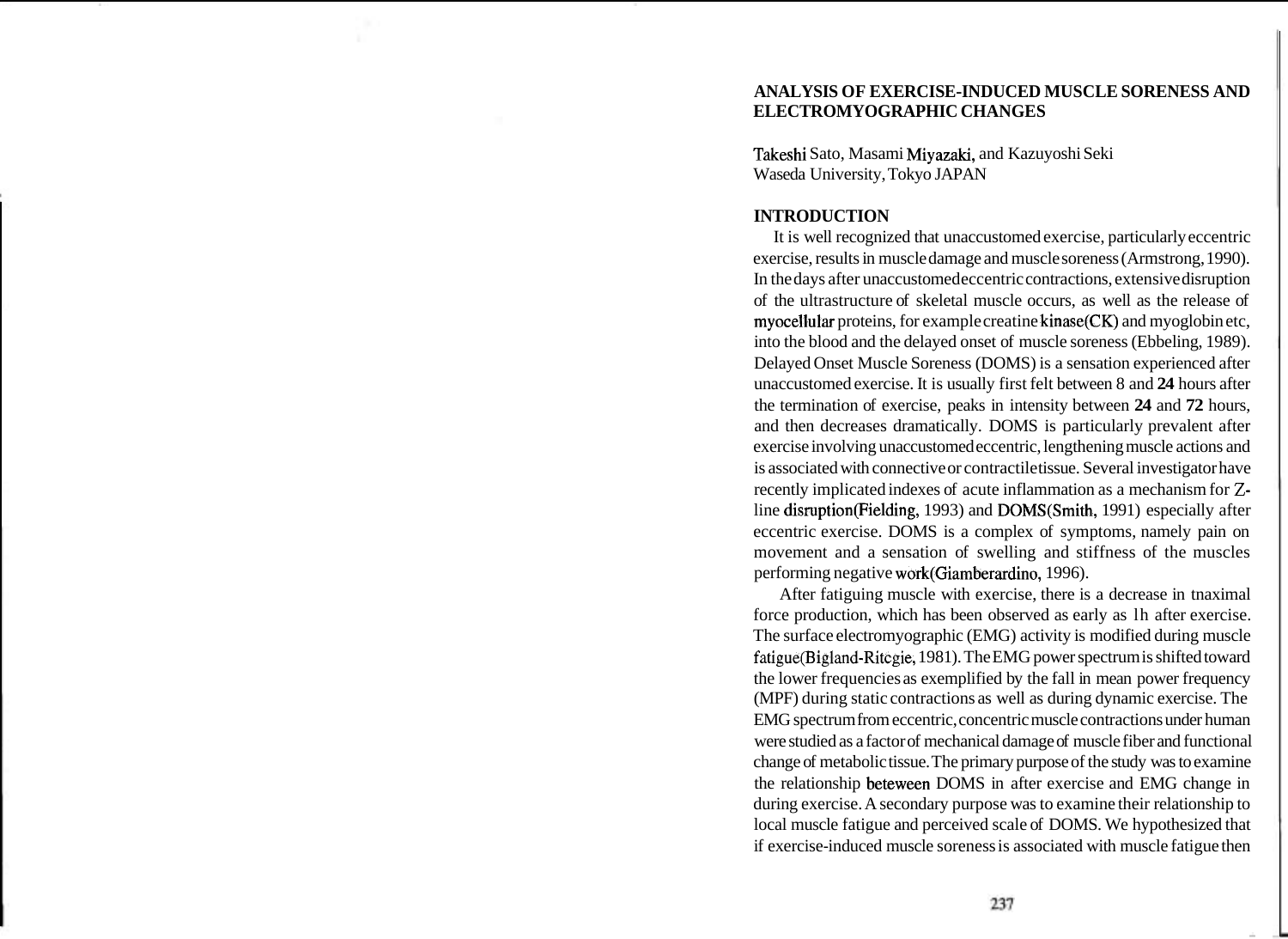the localized DOMS to muscle contractions would be accompanied by attenuated response in index of muscle fatigue.

### **METHODS**

Five male subjects [age 21(SD2) years, height 172(SD6) cm and body mass 72(SD6) Kg] participated in this investigation after giving verbal and written informed consent in accordance with institutional guidelines. Subjects had not performed resistive exercises for at least 2 weeks before the experimental trials. Subjects were instructed to maintain their normal diet and to abstain from physical activity, alcohol, caffeine, and from taking analegestic medicines 48 h before and during the experimental trials. The practice served as a warm-up for each test session. Subjects performed going up and down movements in time to a metronome ( 35 up / rnin ) . The right leg was going up ( concentric), the left leg was going down (eccentric), during a 150 - 210 min period. The subjects were instructed to perform successively as many stepping as possible. The exercise was stopped when the subjects could no longer step going up and down. On average, the subjects reached exhausion after 188 min of repeated work. Subject wore ankle weights(1Kg). Subjects were asked to perceive exertion of the lower limb ( Gastrocnemius and Soleus ).

. The surface EMG was recorded bipolary by silver chloride electrodes with an interelectrode distance of 20 mm from Gastrocnemius and Soleus, at four sites, all of eight sites on the two legs. The electrodes were placed longitudinally on the muscle belly on each marked sites. Care was taken that the interelectrode resistance was below 2 kOhms. The EMG signals were stored simultaneously with the skin temperature on a digital recorder. The EMG signals were digitized with a sampling frequency of 1.5 kHz, full-wave rectified, and then integrated and averaged. Muscle soreness was assessed before and after exercises, by having an investigator passively push at lower leg muscles on cutaneous. And subjects described scales as the perceived soreness intensity in all of the forty-eight sites on two legs after 0,2,4, 8, 12, 24,48,72 hours, respectively. A simple number range was chosen, 0-10 category - 10 as very very sore scale. Sites were marked with a permanent marker to ensure that the same sites were palpated during subsequent measurements (Figure 1).

11 12 13 13 13 13 13 13 14 15 16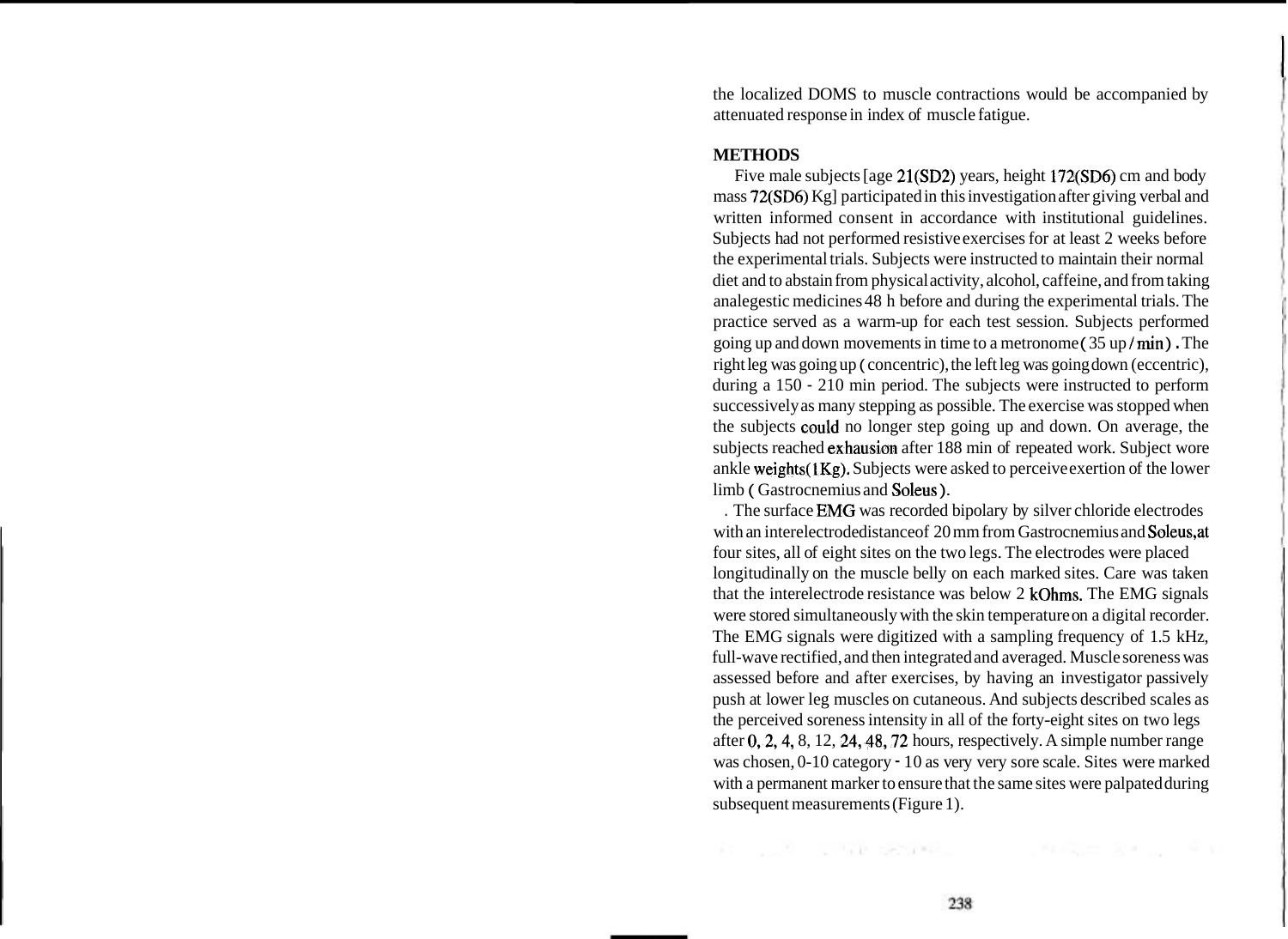

**Figure 1. Illustrated schematic experimental procedure. DOMS was evaluated for the 24 sites on each lower leg.** 

After analog-to-digital conversion on EMGs, a data reduction was applied to mean power frequency and integrated EMG. A mean spectrum was then computed by calculating the root mean square values of 16 spectra obtained from consecutive time windows of 500 ms duration. The resulting spectrum was defined by 256 points in amplitude and phase in the 1 to 1025 Hz bandwidth. Meanwhile, the amplitude values were transmitted to a microcomputer by means of a GPIB (IEEE 488) interface system. The total EMG power(PEMG) and the MPF was computed from the mean spectrum. Muscle soreness was analyzed by a nonparametric Wilcoxon matched-pairs signed-rank test. Average and analysis of EMG for each repetition, averaged over the 16 repetitions, were analyzed with the use of a repeated-measures analysis of variance. Statistical significance was set at  $P < 0.05$ .

### **RESULTS**

In the present study, going up and down exercise have it that Gastrocnemius and Soleus was main load. Recorded EMG was shown to decrease in the high - frequency bands. Figure 2 illustrates changes in EMG power spectrum of both muscle contractions. A continuous increase in PEMG was observed during all sites on lower leg. This increasing myoelectrical activity was associated with a decrease in MPF. The average decline in MPF, was significantly higher in pre-exercise than last condition of exercise. Then, in perceived category scale, DOMS observed greater after eccentric contraction than after concentric contraction. At 12,24 hours after exercise, eccentric was at the most intensive of DOMS.

After the exercise stimulus, the intensities of soreness was significantly higher at a few subsequent test times(8, 12, 24, and 48 h) than was the preexercise stimulus scores( $P \le 0.05$ )(Figure 3).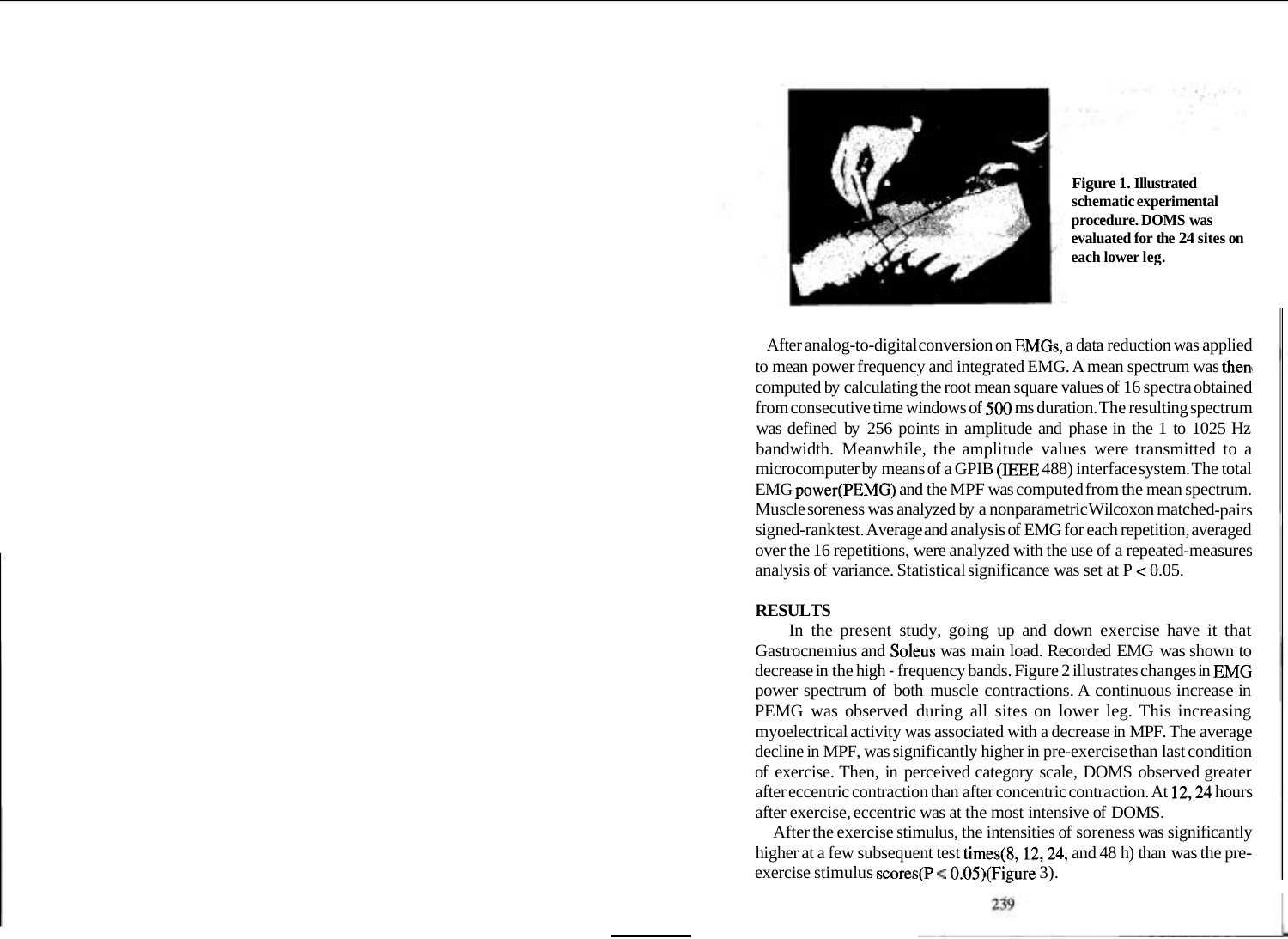

**Figure 2.** Normalized median frequency versus exercise time at gastrocnemius (1) and soleus (4) both left and right legs.



**Figure** 3. Mean values of overall DOMS in concentric (right leg) and eccentric (left leg), postexercise test at 0,2,8,12,24,48, and 72.

#### **DISCUSSION**

The major finding in the present study was the following: eccentric muscle activity causes the most soreness and fatigue to the muscle. DOMS is reported to be prominent in the life of most individuals, particularly sportsmen, because a great number of physical activities/sports involve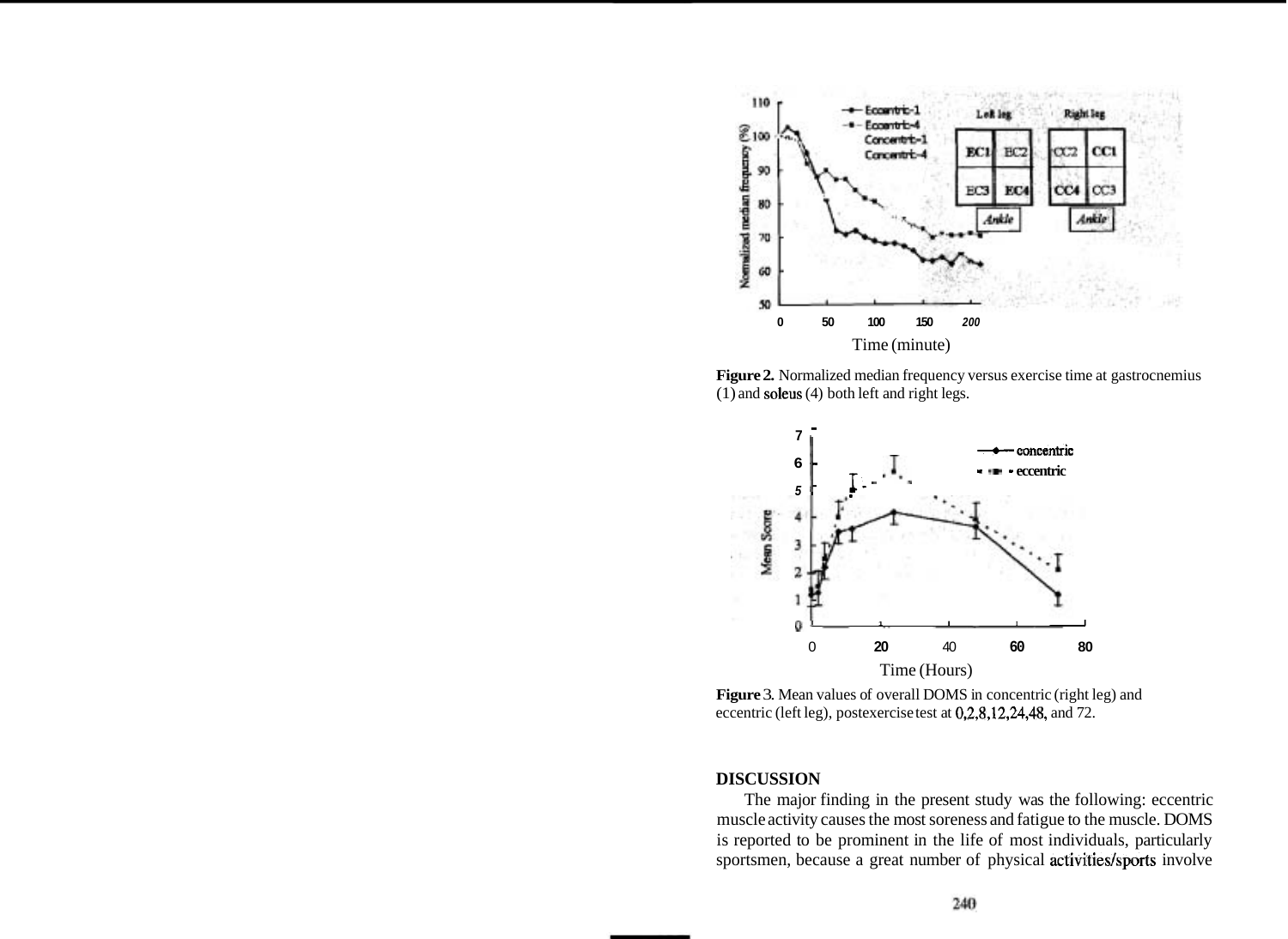eccentric contractions. The perception of the intensities of soreness increased after the exercise stimulus and peaked 24 h after the exercise stimulus. In this study, four additional time periods of data were collected between the pre-exercise test and the usual reporting time of 24 h.The responses at 4,8, and 12 h after the eccentric exercise confirmed that intensity of soreness progressively increased for up to 24h. Other investigators have reported that soreness responses returned to baseline levels by S(Newham, 1986), 7(MacIntyre, 1995) or lO(Clarkson, 1992) days, but because the protocol ended at 72 h in this study, neither intensity of soreness nor pain has returned to the pre-exercise levels. Alternatively, it could be that the affective dimension is not a prominent experience in muscle soreness compared with other pain syndromes(MacIntyre, 1995).

During the data collection, subjects were asked to subjectively report the location of their muscle soreness by indication on body diagram where they,felt the soreness. At 2 h post exercise, all subjects reported their soreness level at site almost of 15th both lower legs in moderate. By 24-48 h post exercise, all of the subjects reported soreness proximally a little strong at site of 11th upper 13-16th. Although this is anecdotal information Newham and colleagues(l983) reported tenderness beginning medially, laterally, and distally and then becoming more diffuse throughout the quadriceps muscles by 24-48 h after the exercise. In addition, lateral gastrocnemius contains more fast twitch (FT) fibres than soleus, and there has been evidence to suggest that in humans FT fibres are more susceptible to muscle damage than their slow twitch counterparts(Friden, 1983). PEMG was found to increase linearly with exercise duration in both conditions. This rise in myoelectrical activity might be due to an increase in firing rate of motor units, the recruitment of additional motor units, or an increase in the synchronization of motor unit discharge. The shift in EMG power spectrum toward lower frequencies can also account for the increased PEMG, because when the low-frequency components of EMG signal are increased.

# **CONCLUSIONS**

DOMS should be considered one of the primary symptoms of most neuromuscular disorders. The EMG effects may be attributed to neural mechanisms, motor units synchronization, improved coordination, and muscle activity. Therefore it may be thought that different training background of our subjects could explain part of the EMG differences observed in each soreness sensitivity.